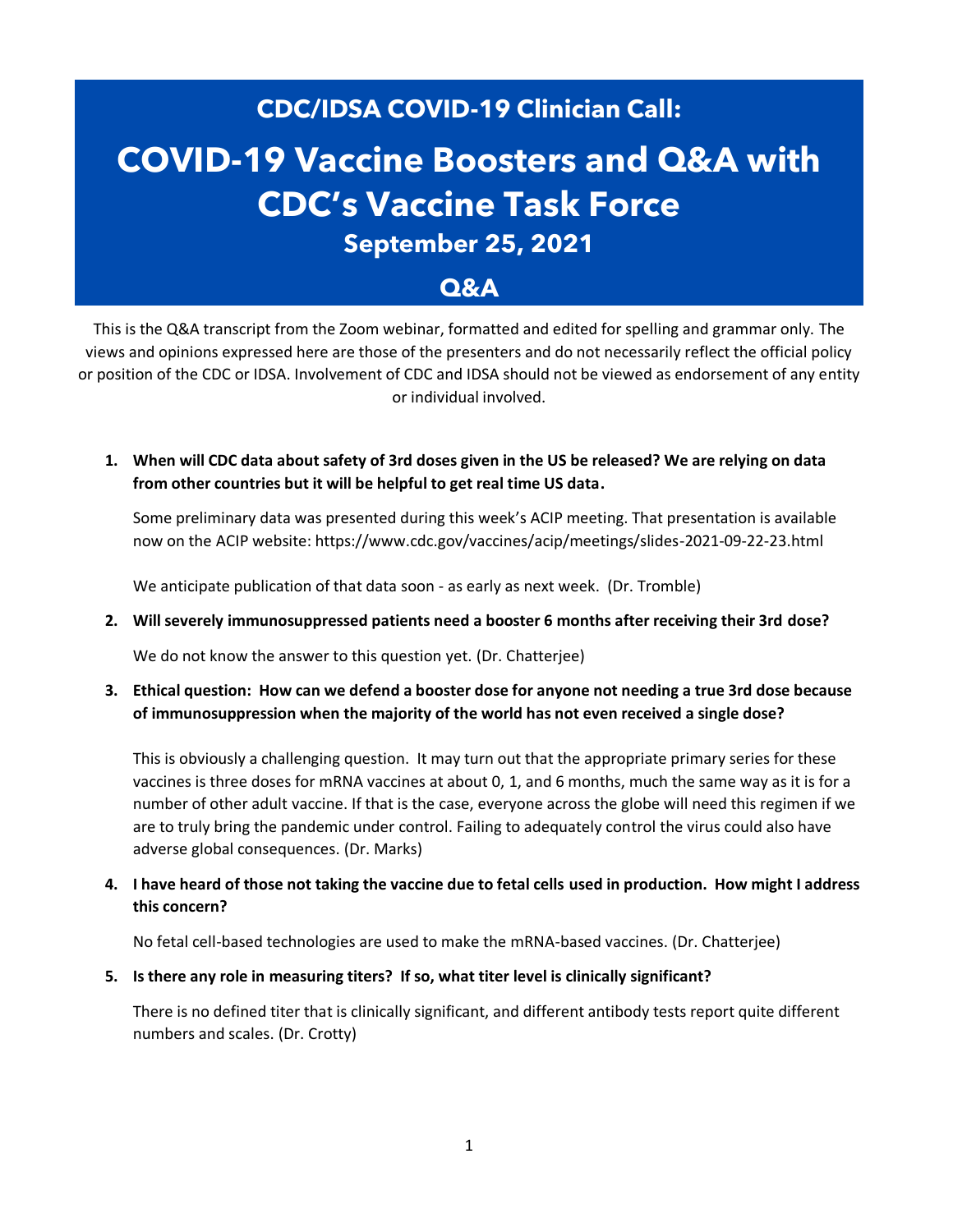## **6. For patients facing occupational risk that have received two doses of Moderna, with the last dose 8-9 months ago, should they get Pfizer booster ?**

The current CDC recommendation is for people who received Pfizer primary series and is in regards to Pfizer booster. Data for people who have received Moderna primary series / Moderna booster we understand is under review and expect those recommendations will be forthcoming. (Dr. Goswami)

## **7. Will the immunocompromised patients who received a 3 dose series need a booster dose 6 months later?**

We do not know the answer to this question yet. (Dr. Chatterjee)

#### **8. How long patients who received booster were followed to assess safety?**

For the approximately 329 people in the Pfizer study for the EUA they were followed for safety a median of 2 months. (Dr. Marks)

**9. This is being discussed in a fashion that SKIPS the work of ILC, NK cells and B-1 cells. This is not true of how and needs to be amended.**

That is incorrect. The vaccines generate immune memory, and those are not cell types involved in vaccine memory (Dr. Crotty)

# **10. Regarding the booster: Does it make a difference if you receive a Pfizer booster for a Moderna vaccine and vice versa? Reason being in some countries some people are receiving first shot Pfizer and second shot Moderna. What booster would they take now? One country is doing one thing and the other another out of necessity or need. What is safe?**

Data on heterologous vaccine series are limited, and we're unable to make specific recommendations regarding this practice. (Dr. Tromble)

## **11. Please comment on the specific, evidence-based tools to measure correlates of immunity.**

Formally done here for Moderna, in a study only measuring antibodies: <https://www.medrxiv.org/content/10.1101/2021.08.09.21261290v4> . (Dr. Crotty)

#### **12. Why has plasma been less useful in therapy?**

The issue here has been getting both titer and timing right: one needs to give high titer plasma to people early in the disease course (generally less than 72 hours after presentation with no need for ventilatory support. If given at high titer and at the right time, it may be beneficial - and in those with hematological malignancies data suggest that it may be very helpful. (Dr. Marks)

#### **13. Why is there little discussion about not needing to give vaccines to those who had COVID?**

Primary series vaccination decreases risk of future infections in people with prior SARS-CoV-2 infection, and it is recommended persons with prior COVID-19 receive a primary series vaccination. (Dr. Goswami)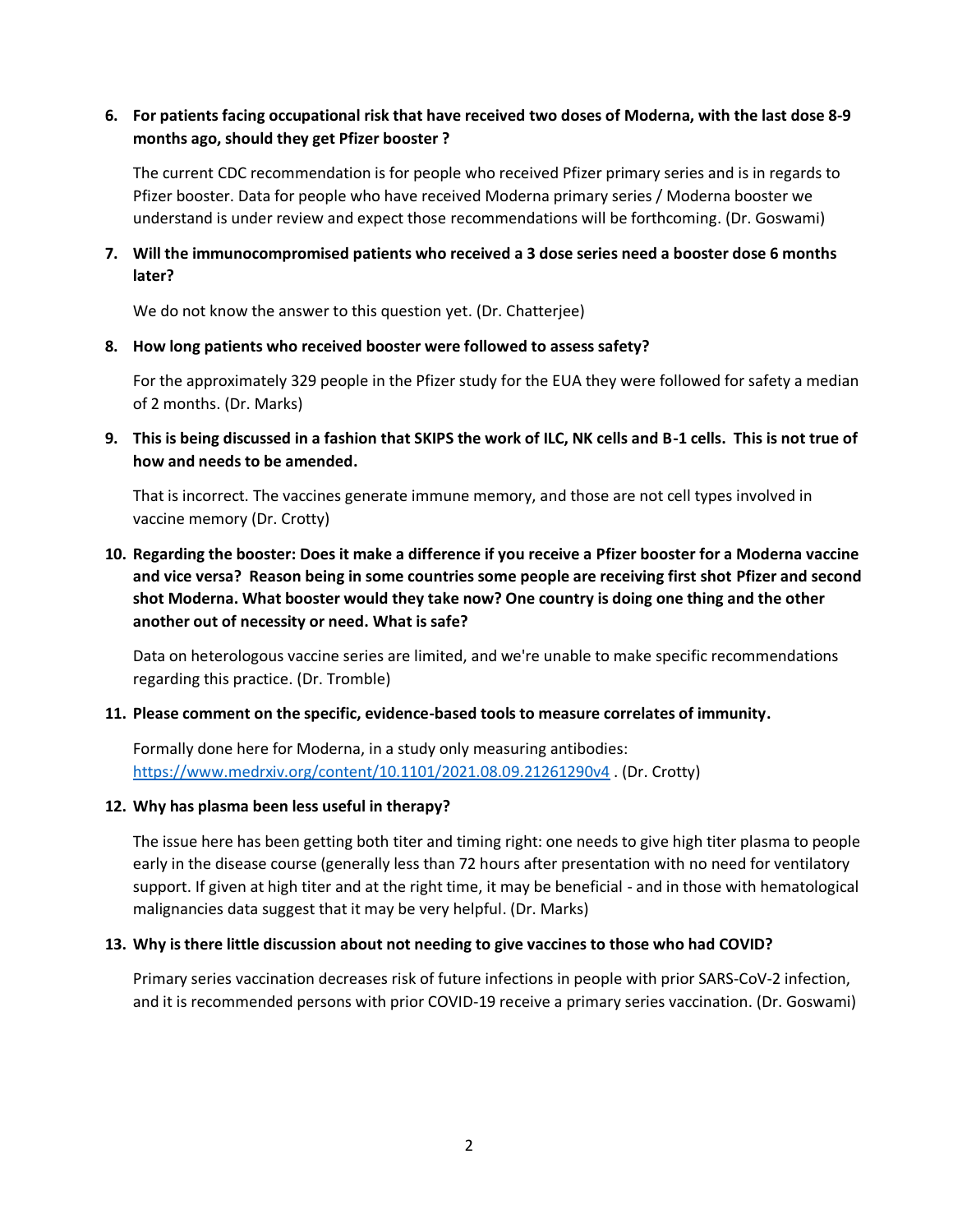# **14. Why is there not yet an accepted widely available antibody assay to determine adequacy of neutralizing antibodies, similar to chickenpox or measles? This is needed by front line clinicians to bring some rationality to discussions with individual patients around immunity/vaccine boosters etc.**

Because we do not have a "serologic correlate of protection" for COVID. The same situation exists for other infections such as whooping cough. (Dr. Chatterjee)

#### **15. Does the vaccine or natural infection induce mucosal IgA antibodies?**

SARS2 infection causes mucosal IgA (Jennifer Gommerman and colleagues, among others). We and other measured IgA in blood as a surrogate (Dan et al. Science, as one example). The RNA vaccines do not elicit a substantial IgA response. But IgG gets transferred into mucosal sites. This is the basis of the outstanding success of the HPV vaccine (papillomavirus). It is a vaccine that only elicits IgG and is > 99% effective at preventing mucosal infection. (Dr. Crotty)

## **16. This information seems to suggest that the primary series could be robustly protective (without booster shots) - please comment**

Current data suggests the currently approved or authorized COVID-19 vaccines are highly effective against hospitalization and death for the Delta variant within the first 6 months from immunization <https://www.cdc.gov/coronavirus/2019-ncov/science/science-briefs/fully-vaccinated-people.html> (Dr. Goswami)

#### **17. Current commercial antibody tests measure which type of antibody?**

Depends on the test. Many measure RBD (a fragment of Spike), but some measure nucleocapsid (N, or NC). Nucleocapsid antibodies are irrelevant for protection. (Dr. Crotty)

#### **18. Do you have any paediatric data on T cell responses?**

It is an important topic, but it is hard to get sufficient blood samples donated to make those measurement. I don't recall any published data on this. (Dr. Crotty)

## **19. After infection, there is some data suggesting higher levels of antibody against spike in vaccinated but higher levels in RBD domain in unvaccinated. Does vaccine change the character of immune response?**

Both the Pfizer and Moderna vaccines elicit higher RBD and Spike titers than is elicited in most infected persons. (Dr. Crotty)

#### **20. How does the immunological get affected by delta variant?**

The immune memory generated by the Pfizer and Moderna vaccines recognizes Delta variant very well. (Dr. Crotty)

#### **21. Is the IgA deficient individual more susceptible to SARS-CoV-2 infection?**

I am not aware of data on this. The RNA vaccines do not elicit a substantial IgA response. But IgG gets transferred into mucosal sites and can be protective. This is the basis of the outstanding success of the HPV vaccine (papillomavirus). It is a vaccine that only elicits IgG and is > 99% effective at preventing mucosal infection. (Dr. Crotty)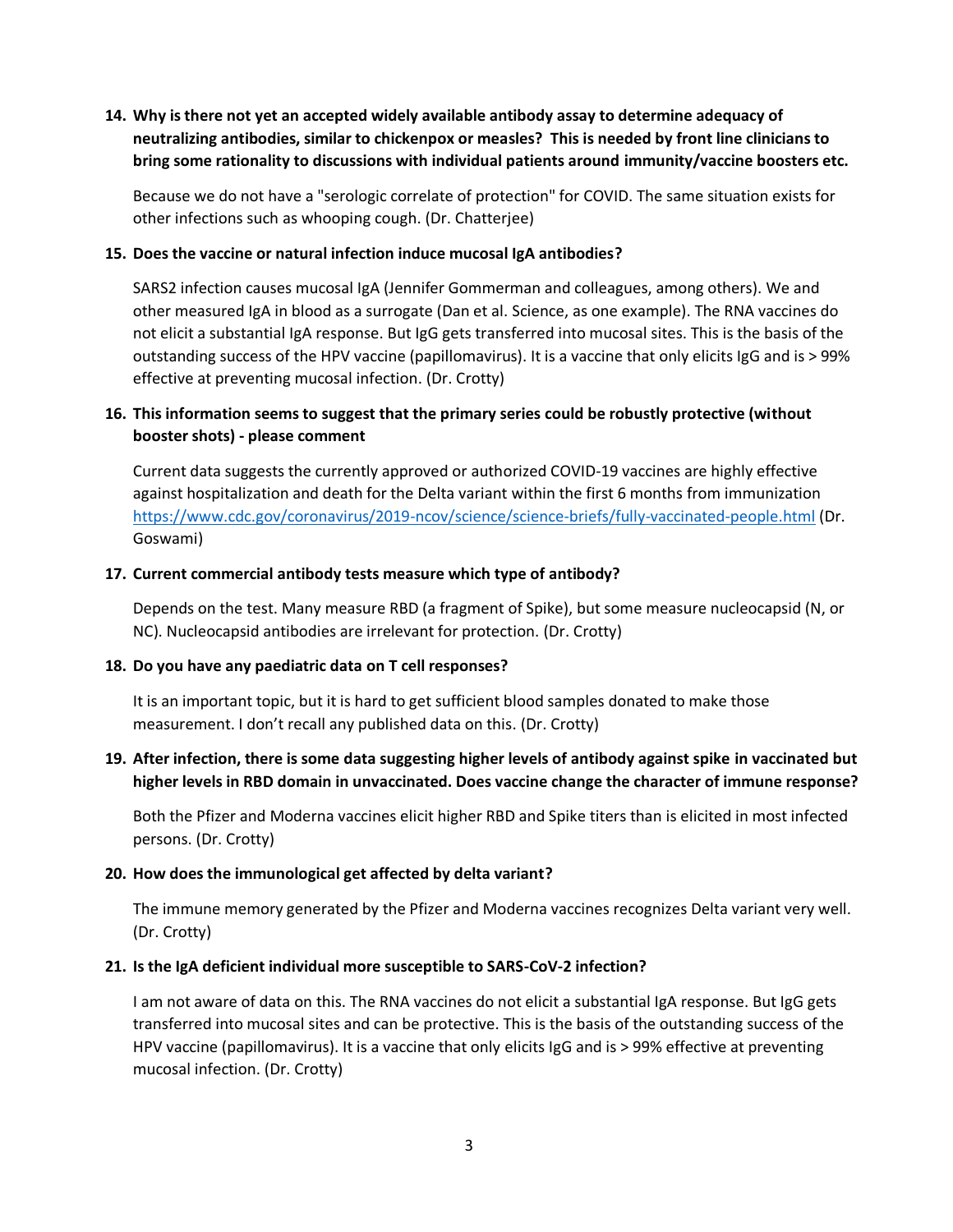#### **22. If patient has covid-19, do they need booster dose?**

While primary series vaccination decreases risk of future infections in people with prior SARS-CoV-2 infection, efficacy of a booster dose for fully vaccinated people with known prior SARS-CoV-2 infection is not yet known. (Dr. Goswami)

# **23. If we are treating hospitalized and severely ill patients with immune suppressing meds (dex, to i, bari) during the proposex "inflammatory phase" what does this say about whether evidence of cell mediated immunity is reassuring?**

Timing matters. It is a complex topic. Discussed at some length here:

<https://linkinghub.elsevier.com/retrieve/pii/S0092867421000076> (Dr. Crotty)

## **24. For CDC: By when do you anticipate the Pfizer vaccine standing order template being updated with booster recommendations and posted?**

We are aiming for within the next 7-10 days. (Dr. Goswami)

# **25. Several hcw's have had 'breakthrough' infection prior to booster- can we assume that these people have some additional protection with antibodies from their breakthrough infection? (likely a Delta due to geographic location)**

Previously infected persons who get vaccinated (at least one dose) have fantastic immunity, higher than that of normal vaccinated individuals. I summary this "hybrid immunity" in a short article in Science: https://www.science.org/lookup/doi/10.1126/science.abj2258. And there is now epidemiological data also. (Dr. Crotty)

# **26. Are there any special considerations or concerns about a healthcare worker receiving a Pfizer booster in the third trimester?**

There appear to be no safety concerns or special considerations for a Pfizer booster for pregnant women in the third trimester. (Dr. Chatterjee)

# **27. Will those in the approved age groups no longer be considered fully vaccinated if they do not get the 3rd dose?**

Administration of an additional dose to people with moderate to severe immune compromise or a booster dose is not required to be considered fully vaccinated for public health purposes. (Dr. Goswami)

## **28. Are there ACOG and ACIP recommendations for 3rd doses pregnant women who have received Pfizer?**

These will be included in updated CDC recommendations, to be posted hopefully this week <https://www.cdc.gov/vaccines/covid-19/clinical-considerations/covid-19-vaccines-us.html> (Dr. Goswami)

## **29. Such a small sample size to test a booster (11 and 12 ppl).**

The Pfizer safety dataset on boosters involved 329 people and there was immunogenicity data on about 200 of these individuals. This was completely consistent with the guidance provided by FDA for the evaluation of boosters in this setting. (Dr. Marks)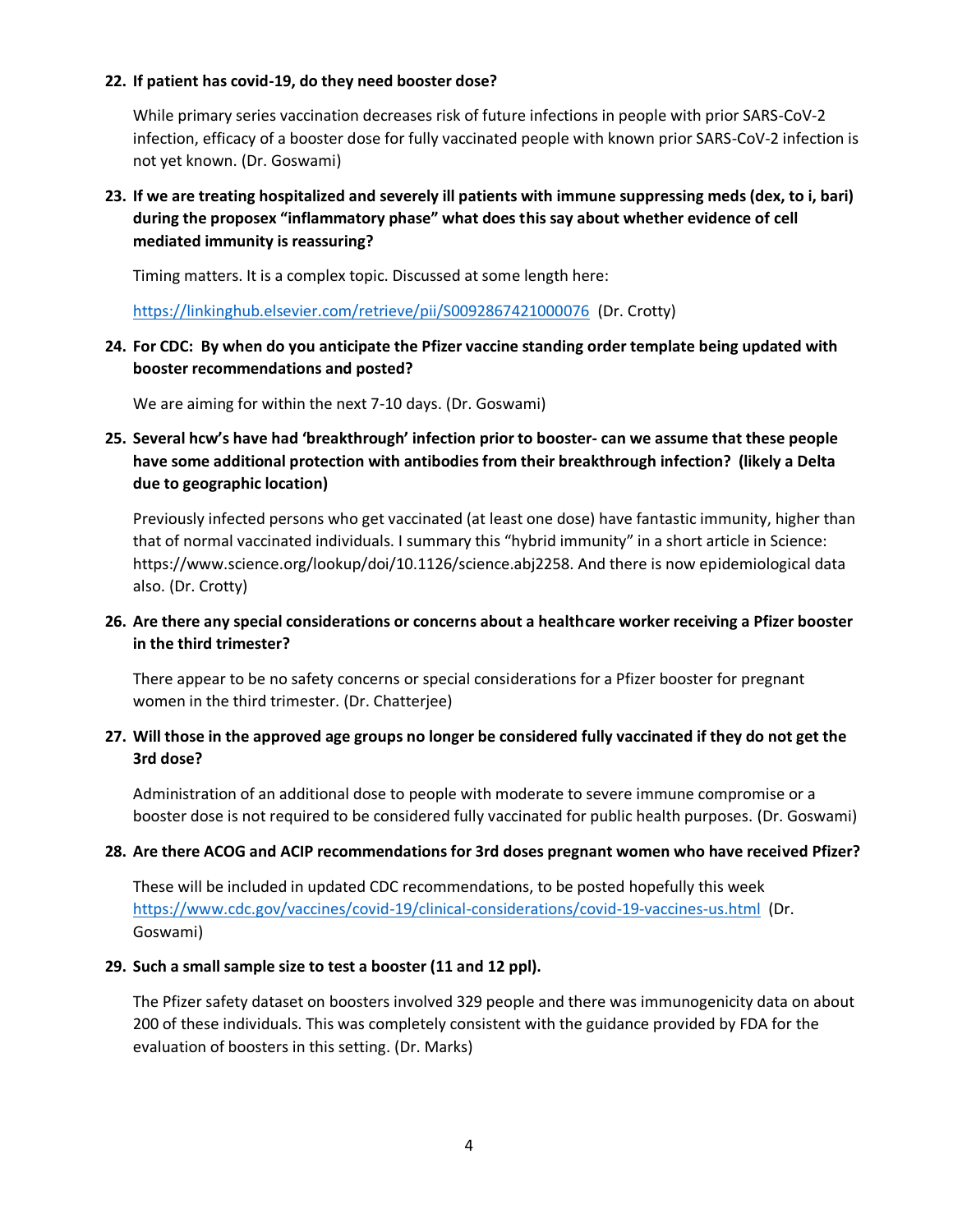**30. Can the panel comment on the fact that the mRNA vaccines might well be a 3 dose regimen? Also, the recent data from JNJ suggests it is a two dose and not a one dose vaccine. How are those decisions made?**

The initial dosing schedule was decided by the sponsors based on animal studies. Dosing regimens for vaccines are sometimes revised based on emerging data after they become widely used, e.g. Trumenba, HPV. (Dr. Chatterjee)

**31. To the presenters: please comment on how you feel that we as a community of clinicians and scientists can trust the impartiality and science-based actions of the advisory committees and entities establish to ensure the safety and science-based implementation of vaccines if these past few days seem to be driven by political interactions.**

If you watch the VRBPAC meeting, it will become clear that the committee members debated vigorously and each individual came to their own conclusions regarding the data presented. (Dr. Chatterjee)

**32. With the current knowledge can be projected how often we are going to need booster after third dose?**

We do not know this yet. (Dr. Chatterjee)

**33. For the newly submitted Pfizer data on children ages 5-11, are there meetings for VEBPAC scheduled, and if so, when?**

A VRBPAC meeting for this population is not yet scheduled, but please stay tuned. (Dr. Marks)

**34. I do not understand the word "waning immunity" if the pathogen changed from 6/8 months agodelta is different, and we may have seen same levels of protection last fall rather than what was seen against the less transmissible and less severe D614G... no?**

Two large studies in the UK were able to compare immunity to Alpha and Delta in the same time window, and found that, for example, the Pfizer vaccine was still very effective against Delta compared to Alpha. (Dr. Crotty)

<https://www.medrxiv.org/content/10.1101/2021.08.18.21262237v1>

<https://www.nejm.org/doi/10.1056/NEJMoa2108891>

Effectiveness of Covid-19 Vaccines against the B.1.617.2 (Delta) Variant

## **35. How does the composition of the booster dose differ from that of the first two doses/initial vaccine?**

It is the same. (Dr. Chatterjee)

## **36. Should booster doses for HCWs become optional versus obligatory?**

The current CDC recommendation for healthy HCW less than 65 is that they MAY receive booster, not that they SHOULD or are required to receive. (Dr. Goswami)